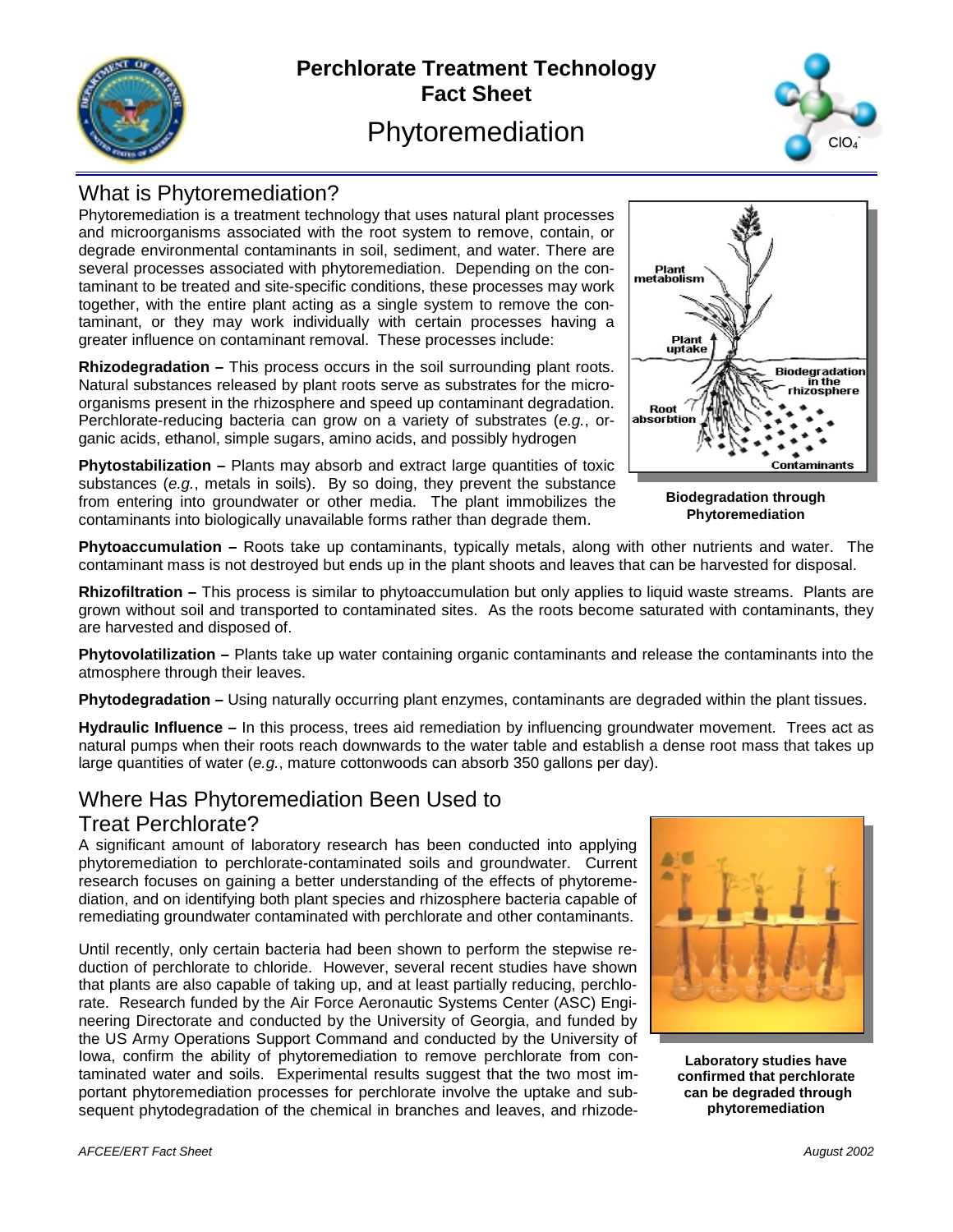

# **Perchlorate Treatment Technology Fact Sheet**  Phytoremediation



gradation. University of Georgia researchers have identified select woody plants (*e.g.*, willow and Eastern Cottonwood) that are capable of significantly reducing concentrations of perchlorate within weeks. Related experiments have also demonstrated some plant species can degrade other contaminants, such as trichloroethylene (TCE), simultaneously with perchlorate.

Other research conducted by the University of Iowa has confirmed initial findings on the ability of poplar trees to uptake and transform perchlorate-contaminated soil and water. Further studies are required to ensure that the poplar trees are able to achieve complete detoxification of perchlorate (not simply transfer perchlorate from soil or water to plant tissues), and to more fully assess the role of competing ions such as nitrates on perchlorate reduction in the field.

#### Cost Effectiveness

Because many phytoremediation technologies are still in the field demonstration stage, and their application to perchlorate has not yet advanced to field demonstrations, defensible data on cost and performance need to be developed. However, the application of phytoremediation to treat one acre of lead-contaminated soil to a depth of 50 cm has been estimated to cost \$60,000 to \$100,000, whereas excavating and landfilling the same soil volume has been estimated to cost \$400,000 to \$1,700,000. The technology is likely to be a technically and economically viable remediation alternative when properly designed and managed, and is likely to be more cost effective than constructing and maintaining mechanical systems, or excavating, treating, and disposing

# **Site Facts**

**Status:** Laboratory and bench scale experiments

**Contaminated Media:** Soil and groundwater

**Treatment Technology:** Phytoremediation

**Objective:** Establish and validate fate pathways of phytoremediation; identify plant species and rhizosphere bacteria capable of remediating groundwater contaminated with perchlorate and chlorinated co-contaminants.

#### **Contacts**:

Erica Becvar, AFCEE/ERT, 210-536-4314 Air Force Center for Environmental Excellence Erica.becvar@brooks.af.mil

Bryan Harre, NFESC, 805-982-1795 Naval Facilities Engineering Service Center Harrebl@nfesc.navy.mil

Greg Harvey, ASC/ENVR, 937-255-7716 ext 302 Air Force Aeronautical System Center Engineering Directorate Greg.harvey@wpafb.af.mil

Jonna Polk, USACE, 918-669-7482 US Army Corps of Engineers, Tulsa District jonna.Polk@usace.army.mil

Cyril Onewokae. OSC, 309-782-1350 US Army Operations Support Center Cyril onewokae@osc army mil

of contaminated soils. Because there is no air stripping or water discharge, the need for air pollution discharge permits or water discharge (*i.e.*, NPDES) permits are eliminated. There may also be cost avoidance realized if there are no hazardous waste disposal costs or future liability issues associated with off-site disposal.

#### Advantages

- Passive, minimal environmental disturbance, aesthetically pleasing, and "permanent"
- Cleanup of soils using this technology can prevent further groundwater contamination
- Applicable to many contaminants in addition to perchlorate
- Potential low cost (although validated cost and performance data are generally still lacking)
- Reduced generation of secondary wastes requiring subsequent treatment and/or disposal

### **Disadvantages**

- Lack of data While research is ongoing, overall processing rates, endpoints, and cost data are lacking
- Depth limits Contaminants in soil or groundwater must be within reach of the proposed plant
- Unfamiliarity Regulators may be unfamiliar with certain types of phytoremediation and its capabilities
- Some phytoremediation activities may be slower than competing remedial technologies
- Potential cross media transfer contamination (*e.g.*, soil and/or water to plant tissues)
- Long lengths of time required (usually several growing seasons); not a short-term clean up option, and sometimes slower than alternative technologies